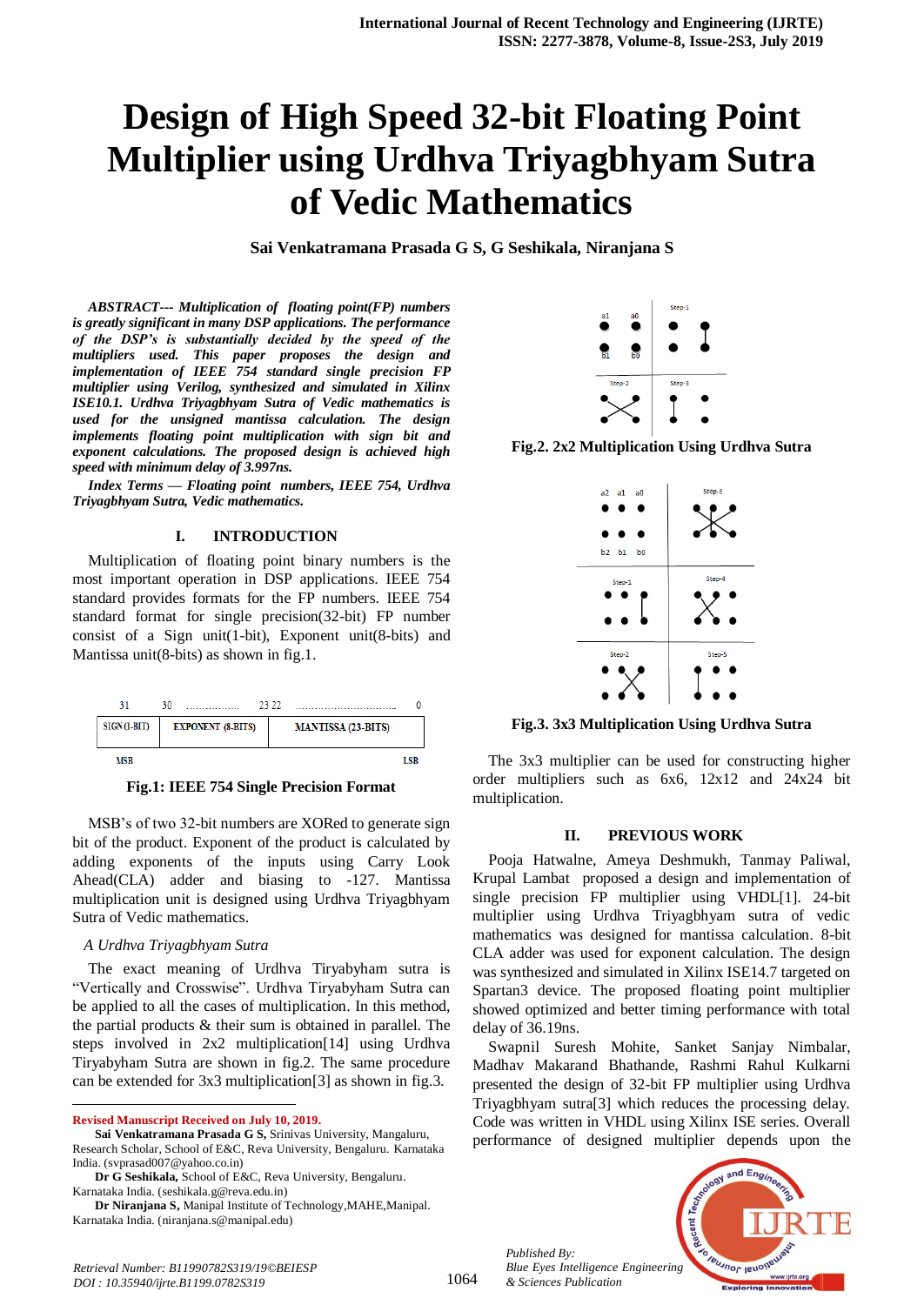## **DESIGN OF HIGH SPEED 32-BIT FLOATING POINT MULTIPLIER USING URDHVA TRIYAGBHYAM SUTRA OF VEDIC MATHEMATICS**

performance of mantissa multiplier unit. Mantissa multiplier was designed using Urdhva Triyagbhyam sutra. 3x3 multiplier was used as basic multiplier. 8-bit CLA is used for adding two 8-bit exponent. Output of the adder was biased to -127 to generate the exponent of output floating point number. The proposed multiplier circuit takes 71.239ns to perform multiplication of two 32-bit floating point binary numbers. This delay is significantly less than Booth multiplier.

Soumya Havaldar, K S Gurumurthy[4] proposed the design of multiplier for floating point numbers using vedic mathematics. This design also manages overflow, underflow and rounding. Design was coded in VHDL, simulated and synthesized using ISE14.6 tool targeting the Xilinx VertexVI FPGA. This work concludes that; the proposed design occupies less space and high operating speed due to vertical and crosswise calculation using Urdhva Triyagbhyam sutra.

Aniruddha kanhe, Shishir Kumar Das, Ankit Kumar Singh described the design and implementation of IEEE 754, 32-bit FP multiplier[5] using vedic mathematics. The

Urdhva Triyagbhyam sutra was used for mantissa multiplication. Multiplication was achieved by adding the biased 8-bit exponent, multiplying the normalized 24-bit mantissa and resultant was converted in excess 127 bit format. The exponent calculation unit was implemented using 8-bit RCA. Sign bit was calculated by XORing the MSB's of the inputs. The multiplier was designed in Verilog HDL and simulated using Modelsim simulator. This design was synthesized using Xilinx ISE12.1 tool targeted on the Xilinx Vertex5. The design utilizes lesser number of LUT's, thereby reduces the power consumption.

## **III. SIMULATION RESULTS**

32-bit floating point multiplier design is implemented in VHDL and simulated using Xilinx ISE10.1. The unsigned mantissa multiplication is achieved by using Urdhva Triyagbhyam Sutra of Vedic mathematics. Fig.4-6 shows the RTL schematics of 32-bit floating point multiplier, mantissa unit and exponent calculation unit respectively.



**Fig.4: Schematic Of 32-Bit Floating Point Multiplier**



**Fig.5: Schematic Of Mantissa Calculation**



**Fig.6: Schematic Of Exponent Calculation**

|  |  |  | <b>Table I: Performance Analysis</b> |  |  |
|--|--|--|--------------------------------------|--|--|
|--|--|--|--------------------------------------|--|--|

| <b>Parameters</b>          | Proposed Urdhva 32X32 |  |  |
|----------------------------|-----------------------|--|--|
| NO. SLICES                 | 298                   |  |  |
| NO. 4 IP LUT               | 579                   |  |  |
| <b>NO.OF BONDED IOBs</b>   | 96                    |  |  |
| <b>COMBINATIONAL DELAY</b> | 3.997ns               |  |  |

Table I show the device utilization and combinational delay of the proposed design. Table II show the comparison of the proposed design with the designs of the literatures. The proposed design exhibits lesser device utilization and delay.

**Table II: Comparison of Performance Parameters**

| Paper           | <b>Number</b> | LUT's | <b>Bonded</b> | <b>Time</b> |
|-----------------|---------------|-------|---------------|-------------|
|                 | of Slices     |       | IOB's         | delay(ns)   |
| $[1]$           |               | 966   | 99            | 5.246       |
| $[4]$           |               | 705   | 96            | 21.823      |
| $[5]$           | 911           | 1580  | 96            | 71.293      |
| [6]             |               | 672   | 96            | 4.94        |
| [9]             | 1389          | 1545  | 129           | 13.141      |
| [10]            | 2041          | 3317  | 206           | 89.374      |
| [11]            |               | 1032  | 99            | 5.246       |
| [12]            | 999           | 1819  |               | 14.17       |
| <b>Proposed</b> | 298           | 579   | 96            | 3.997       |
| design          |               |       |               |             |



*Published By:*

*& Sciences Publication*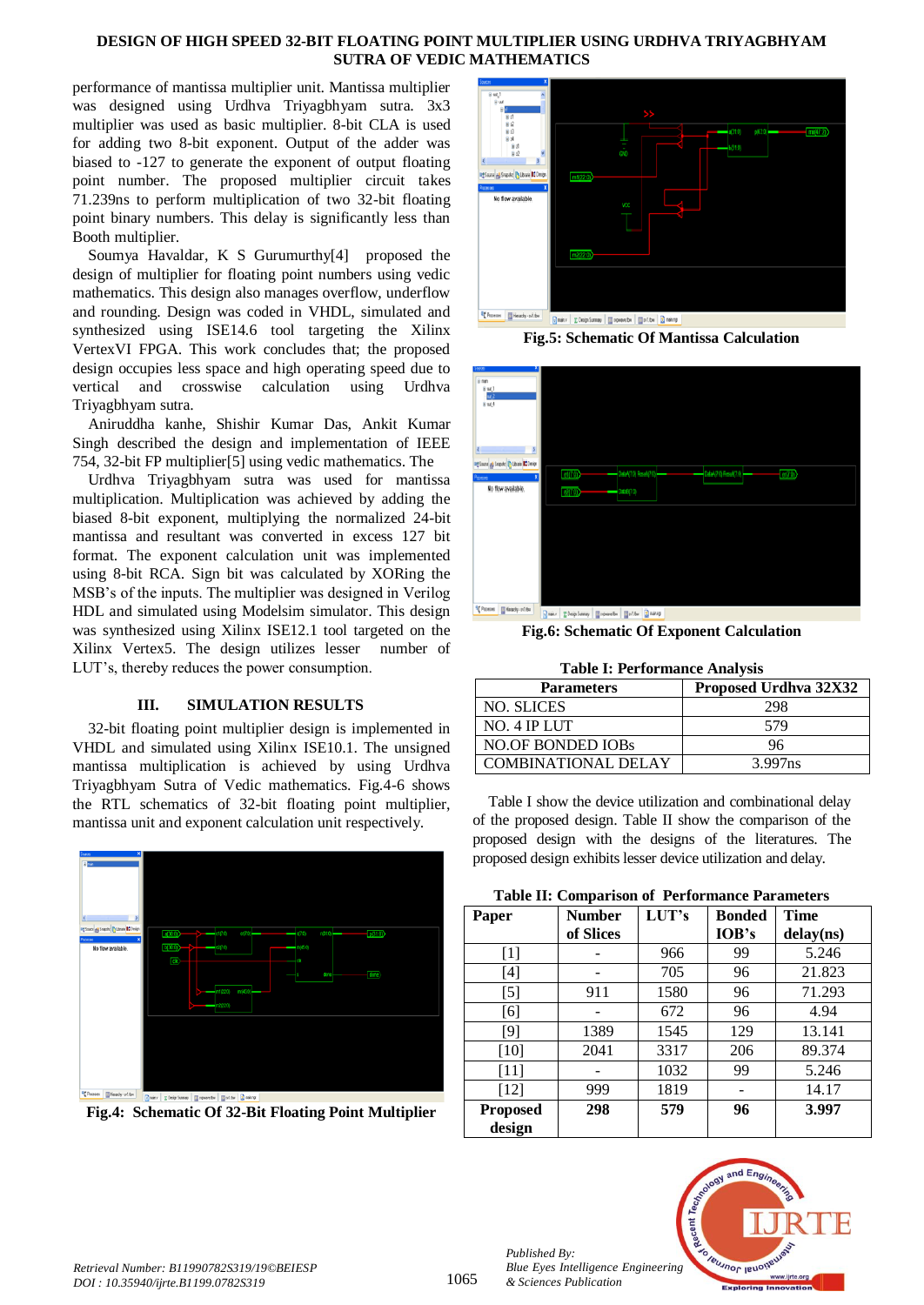

**Fig.7. Comparative chart of number of Slices**



**Fig.8. Comparative chart of number of LUT's**



**Fig.9. Comparative chart of IOB's**



**Fig.10. Comparative chart of time delay**

Comparative charts in terms of number of slices, LUT's, bonded IOB's and time delay is shown in Fig. 7-10 respectively.

# **IV. CONCLUSION**

The single precision FP multiplier using Urdhva Triyagbhyam Sutra is designed in VHDL, simulated using Xilinx ISE10.1 and parameters such as number of slices, 4 input LUT's and delay were analyzed and compared with the literatures. The proposed design utilizes lesser number of slices and LUT's thereby reduces the hardware requirement. High speed is also achieved by the use of Urdhva Triyagbhyam Sutra and CLA adder. This proposed work can be extended for the design of double precision(64-bit) FP multiplier using Vedic mathematics.

## **REFERENCES**

- 1. Pooja Hatwalne, Ameya Deshmukh, Tanmay Paliwal, Krupal Lambat, " Design and Implementation of Single Precision Floating Point Multiplier using VHDL on SPARTAN 3", International Journal of Latest Trends in Engineering and Technology, Vol.8, Issue 3, pp 263-269, May 2017.
- 2. Sneha khobragade, Mayur Dhait, "Design of High Speed Single Precision Floating Point Multiplier Using Vedic Mathematics", International Journal of Innovative Research in Computer and Communication Engineering, Vol.3, Issue 7, pp 6875-6882, July 2015.
- 3. Swapnil Suresh Mohite, Sanket Sanjay Nimbalar, Madhav Makarand Bhathande, Rashmi Rahul Kulkarni, "32 bit Floating Point Vedic Multiplier", IOSR Journal of VLSI and Signal Processing(IOSR-JVSP), Volume 6, Issue 2, Ver. I, pp 16-20, Mar-Apr.2016.
- 4. Soumya Havaldar, K S Gurumurthy, "Design of Vedic IEEE 754 Floating Point Multiplier", IEEE International Conference On Recent Trends In Electronics Information Communication Technology, pp 1131-1135, May 20-21,2016.
- 5. Aniruddha kanhe, Shishir Kumar Das, Ankit Kumar Singh, "Design and Implementation of Floating Point Multiplier based on Vedic Multiplication Technique", IEEE International Conference on Communication, Information & Computing Technology(ICCICT), Mumbai, pp 1-4, Oct. 19-20,2012.
- 6. Sushma S Mahakalkar, Sanjay L Haridas, "Design of High Performance IEEE 754 Floating Point Multiplier Using Vedic Mathematics", IEEE International Conference on Computational Intelligence and Communication Networks, pp 985-988, 2014.
- 7. Pratheeksha Rai, Shailendra Kumar, Prof. S H Saeed, "Design of Floating Point Multiplier Using Vedic Aphorisms", International Journal of Engineering Trends and Technology(IJETT), Vol.11, Number 3, pp 123-126, May 2014.
- 8. Irine Padma B T, Suchitra K, " Pipelined Floating Point Multiplier Based on Vedic Multiplication Technique", International Journal of Innovative Research in Science, Engineering and Technology, Vol.3, Issue 5, pp 130-137, July 2014.
- 9. Arish S, R K Sharma, " An Efficient Floating point Multiplier Design for High Speed Applications Using Karatsuba Algorithm and Urdhva Triyagbhyam algorithm, IEEExplore, pp 303-308, July 2015.
- 10. K Veeraraju, B Sujatha, "An Implementation of Single Precision Floating Point Vedic Multiplier Using Verilog", International Journal of Engineering Technology, Management and Applied Sciences, Vol.2, Issue 7, pp 128- 134, December 2014.
- 11. I V Vaibhav, K V Saicharan, B Sravanthi, D Srinivasulu, "VHDL Implementation of Floating Point Multiplier Using Vedic Mathematics", International Conference on Electrical, Electronics and Communications, pp 110-115, June 2014.



*Published By:*

*& Sciences Publication*